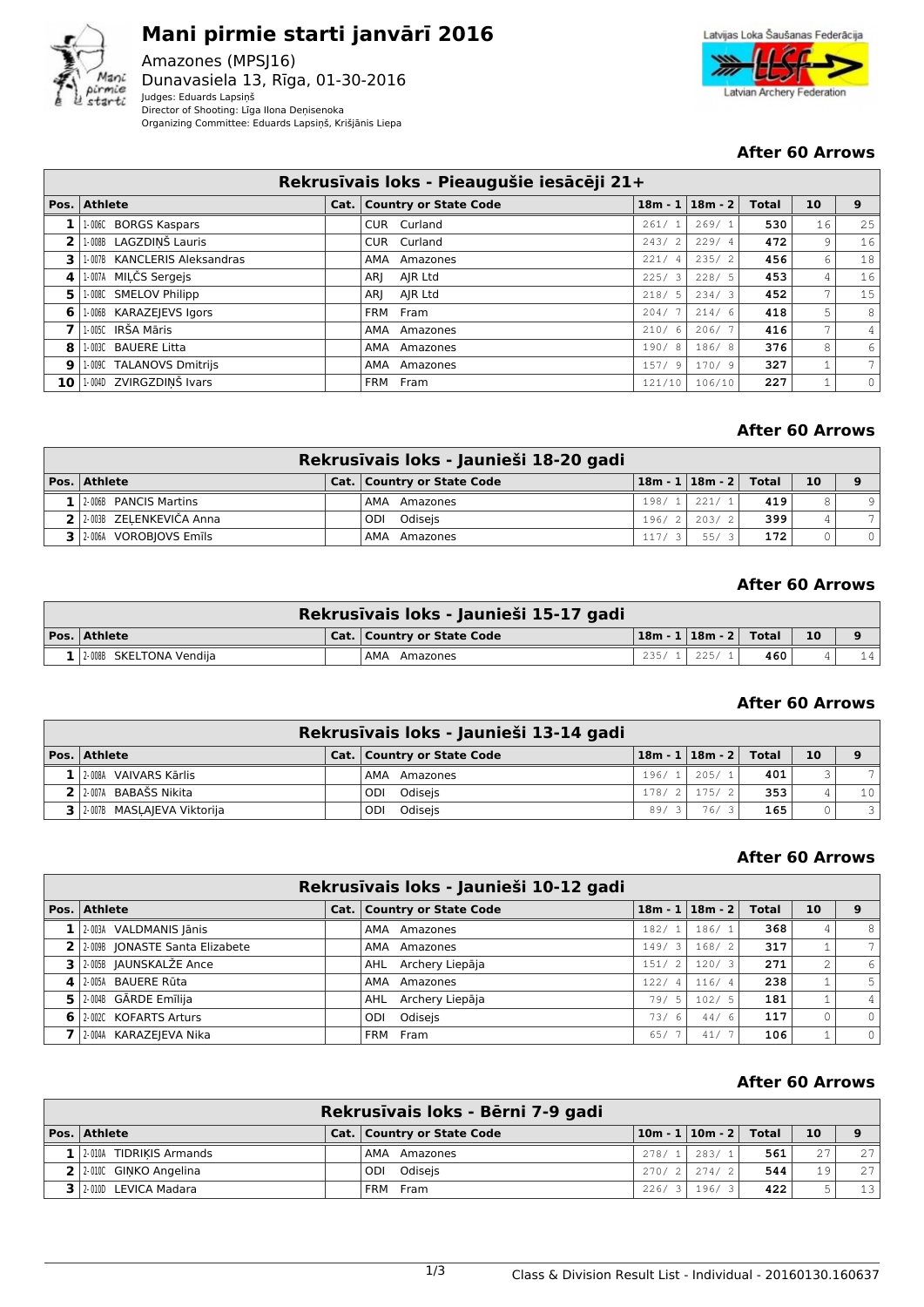



## **After 60 Arrows**

|                              | Rekrusīvais loks - Jaunās cerības |              |                               |     |                |    |
|------------------------------|-----------------------------------|--------------|-------------------------------|-----|----------------|----|
| $\vert$ Pos. $\vert$ Athlete | Cat.   Country or State Code      |              | $18m - 1$   $18m - 2$   Total |     | 10             | 9  |
| $1$ 1.002D KIVRINŠ Guntis    | AMA Amazones                      | 259/2        | 268/1                         | 527 | 21             | 18 |
| 2   1-002C BĀRENE Irīna      | AMA Amazones                      |              | $261/1$ 251/3                 | 512 | 2.0            | 17 |
| 3 1.0010 PETRINŠ Andris      | AMA Amazones                      |              | $237/3$   257/2               | 494 | 1 <sub>0</sub> | 25 |
| 4 1.002B GRIETENS Raimonds   | DRL Drlšsk                        | 181/<br>, 41 | 186/4                         | 367 |                | 13 |

## **After 60 Arrows**

| Kompaktloks - Pieaugušie iesācēji 21+ |  |                              |       |                             |     |    |    |  |  |
|---------------------------------------|--|------------------------------|-------|-----------------------------|-----|----|----|--|--|
| $ Pos. $ Athlete                      |  | Cat.   Country or State Code |       | 18m - 1   18m - 2     Total |     | 10 |    |  |  |
| 11-005B CEBANOVS Deniss               |  | Odiseis<br>ODI               | 238/1 | , 237/1'                    | 475 |    | 23 |  |  |

# **After 60 Arrows**

|                               | Kompaktloks - Jaunieši 15-17 gadi |       |                           |     |    |    |
|-------------------------------|-----------------------------------|-------|---------------------------|-----|----|----|
| $\vert$ Pos. $\vert$ Athlete  | Cat.   Country or State Code      |       | $18m - 1$ $18m - 2$ Total |     | 10 | 9  |
| $1$   2.001B GRINVALDE Janeta | Odiseis<br>ODI                    | 259/1 | 260/1                     | 519 |    | 31 |
| $2$   2-002B MEDNE Viva       | <b>FWA</b> Free Wind Archers      | 258/  | 234/<br>$\mathcal{S}$     | 492 |    | 30 |
| 3 2-009A MUHLINKINS Ernests   | AMA<br>Amazones                   | 228/  | 238/21                    | 466 |    | 25 |

#### **After 60 Arrows**

|                      | Kompaktloks - Jaunieši 10-12 gadi |                             |     |    |  |
|----------------------|-----------------------------------|-----------------------------|-----|----|--|
| Pos. Athlete         | Cat.   Country or State Code      | 18m - 1   18m - 2     Total |     | 10 |  |
| 1 2001A RADKO Kirils | ODI Odiseis                       | $144/1$ 140/1               | 284 |    |  |

#### **After 60 Arrows**

|                            | Kompaktloks - Jaunās cerības |       |                             |     |     |    |
|----------------------------|------------------------------|-------|-----------------------------|-----|-----|----|
| Pos. Athlete               | Cat.   Country or State Code |       | 18m - 1   18m - 2     Total |     | 10  |    |
| 1   1.001B BENSONS Haralds | AMA Amazones                 | 283/1 | 281/1                       | 564 | 2.4 | 36 |
| $2$   1-001A SILOVS Edgars | AMA Amazones                 | 275/2 | 259/21                      | 534 |     | 35 |

## **After 60 Arrows**

|     | Tradicionālais loks - Pieaugušie iesācēji 21+ |  |                              |                        |                         |     |                |     |  |  |  |
|-----|-----------------------------------------------|--|------------------------------|------------------------|-------------------------|-----|----------------|-----|--|--|--|
|     | Pos. Athlete                                  |  | Cat.   Country or State Code |                        | $18m - 1$ 18m - 2 Total |     | 10             | 9   |  |  |  |
|     | 1.008D GREMZDE Jānis                          |  | SVA Savage Archer            | 210/1                  | 194/1                   | 404 |                | 8   |  |  |  |
|     | 2 1.007C PAVLOVA Mairita                      |  | SVA Savage Archer            | 206/2                  | 186/2                   | 392 |                | 13  |  |  |  |
|     | 3 1.009A USIKS Māris                          |  | CUR Curland                  | 140/<br>4 <sup>1</sup> | 145/3                   | 285 | $\overline{c}$ | 3   |  |  |  |
|     | 4 1.006D KIRINŠ Raivis                        |  | <b>FWA</b> Free Wind Archers | 3 <sup>1</sup><br>152/ | 130/5                   | 282 |                | 2.1 |  |  |  |
| 5 I | 1.009B RUMPANS Lauris                         |  | AMA Amazones                 | - 5<br>125/            | 138/4                   | 263 |                | 6'  |  |  |  |

#### **After 60 Arrows**

| Tradicionālais loks - Bērni 7-9 gadi |                                 |  |                              |  |                               |     |                 |                 |  |  |
|--------------------------------------|---------------------------------|--|------------------------------|--|-------------------------------|-----|-----------------|-----------------|--|--|
|                                      | Pos. Athlete                    |  | Cat.   Country or State Code |  | $10m - 1$   $10m - 2$   Total |     | <b>10</b>       |                 |  |  |
|                                      | $1$   2.0110 GRINPUKALS Edvards |  | <b>AMA Amazones</b>          |  | $258/1$ 258/1                 | 516 | 13 <sub>1</sub> | 22              |  |  |
|                                      | 2 2 2 011B GASPAROVIČS Jegors   |  | AMA Amazones                 |  | $228/2$ 207/2                 | 435 |                 | 10 <sup>1</sup> |  |  |